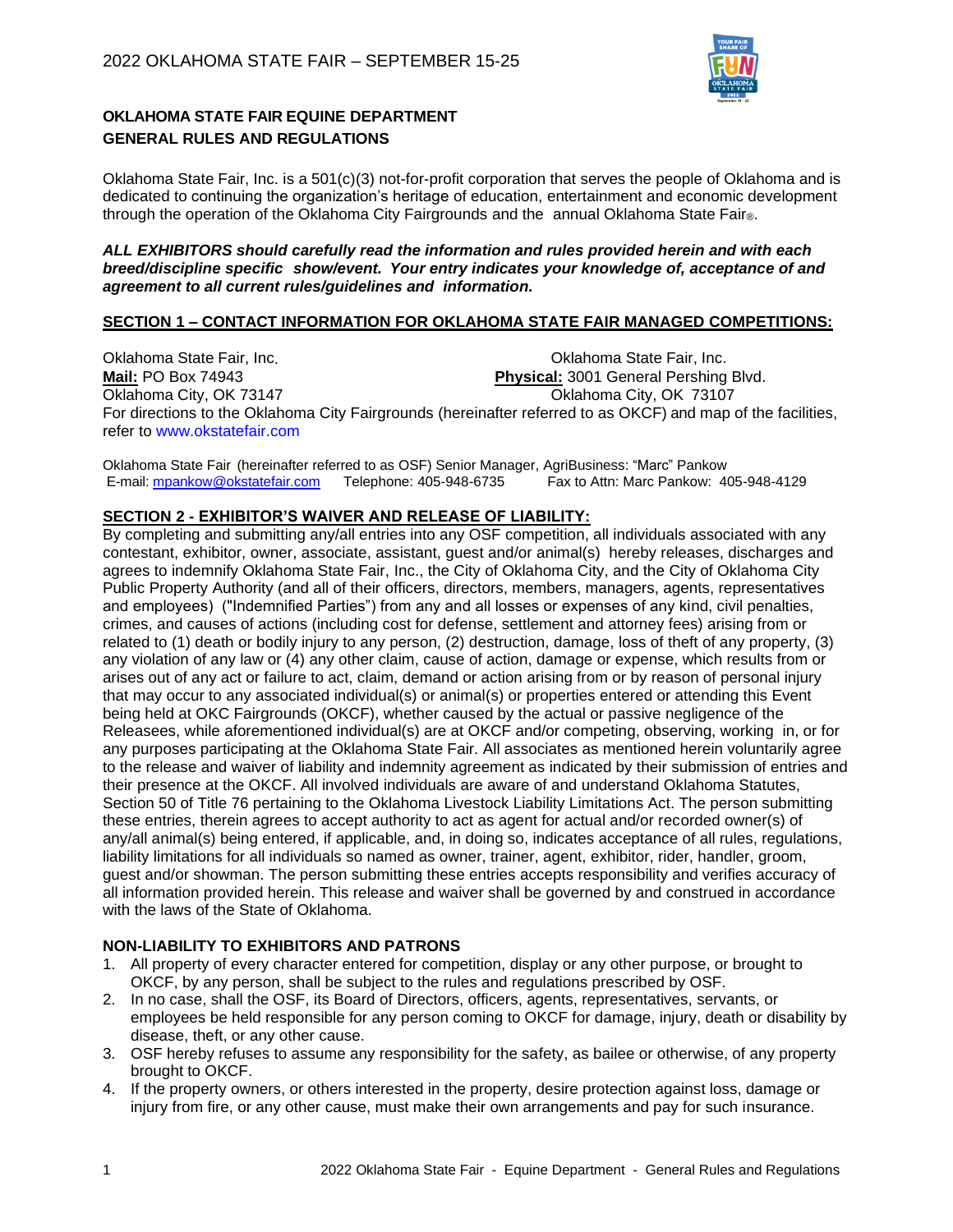

## **CLAIMS FOR INJURY**

- 1. OSF expressly refuses to assume any liability for injuries to any patron coming to OKCF, and no claims for injury to any person or property shall ever be asserted, or suit initiated or maintained against OSF, its Board of Directors, officers, agents, representatives, servants or employees for said cause by any person having license or privilege to exhibit at OKCF or occupying any space thereon, and it is part of the consideration for such license or privilege that such claims for damage are specifically waived.
- 2. If any damage, loss or injury to person or property shall be caused by reason of negligence or willful act of any person, firm or corporation, other agent, representatives, servants, or employees having license or privilege to exhibit on OKCF property. OSF shall, in no manner, be responsible therefore, and in case to be subjected to any expense or liability, all persons causing same or liable therefore shall indemnify the OSF.

# **SECTION 3 – ENTRY REQUIREMENTS FOR OKLAHOMA STATE FAIR MANAGED COMPETITIONS: Pertinent to entries into the OSF Gypsy, Draft and Drum Horse Show**

**(For all other events contact the Show Secretary/Manager or contact person listed therein.)**

## **Rule 1: ENTRY PROCEDURES, REQUIREMENTS and REFUNDS**

The online entry process will open July 1, 2022 and close September 15, 2022 and **all entries must be processed online** (i.e. no manual/hand copy entry forms) with the following stipulations/exceptions:

- a. **July 1 – August 15:** Entries processed and paid online. (No late fees applicable) Any **entry additions made after August 15** to entries previously submitted will be assessed additional late fees as noted below.
- b. **August 16 – August 31: Late fees**: Entries will be assessed \$100 additional per exhibitor (ownership entity) + \$10 additional per class added after August 15, 2022. Entries processed after August 31 will not be eligible for exhibitor armbands, discount tickets or additional parking passes and exhibitors will need to pay admission upon arrival. ONLINE ENTRIES ONLY.
- c. **September 1 – September 15: Late fees**: Entries will be assessed \$150 additional per exhibitor (ownership entity) + \$10 additional per class added after August 15, 2022. Not eligible for complimentary admission or exhibitor armbands. ONLINE ENTRIES ONLY.
- d. **September 16 – until 4 p.m. the day prior to the first** intended class. Must be submitted via hard copy/entry forms complete with all necessary paperwork and fees directly to the Horse Show office. These entries will be assessed an additional late fee of \$200 per exhibitor (ownership entity) + \$15 per class added after September 15, and all fees must be paid with credit card or cash. No entries will be accepted after 4 p.m. the day prior to the first scheduled class of the intended show.

**IMPORTANT NOTE: When processing online entries, make sure to COMPLETE the online process and receive online entry guarantee/receipt. If you do NOT receive a receipt/verification of entry/confirmation from OSF (emailed to you prior to the show), you may not have completed the online process, and the entries may not have been relayed to OSF accordingly. OSF will not be held responsible for incomplete/unconfirmed online entries. Late/Post entries fees may be applicable to unconfirmed or incomplete online entries.**

- **e.** Additional necessary documentation, which may include but not necessarily be limited to copies of registration papers, can be faxed or mailed to the Attn: Marc Pankow to fax: 405-948-4129 or can be mailed to the address noted above. Send these documents with a note including sufficient information to allow them to be matched with the corresponding online entries. The requested documents MUST be submitted to the Oklahoma State Fair office for receipt by August 31, 2022. Documents submitted after that date subject your entries to additional late fees.
- f. All entries MUST include true, current and recorded owner's complete name as indicated on the equine's current breed association registration certificate if applicable, and the owner's complete mailing address and current/valid email address MUST be legible on the entry form.
- g. Entries into all Gypsy, Draft, Drum **registered** equine classes MUST provide a legible copy of the equine's breed association/registration certificate verifying current and correct gender and ownership. Entries **must** be made in the entire registered name of the equine and in the name of the current recorded owner **as indicated on the registration certificate** and as on file with the related breed registry/association. **Equine will not be allowed actual exhibition in any class without receipt of all information, payment due and documentation noted herein at the Oklahoma State Fair Horse Show Office, prior to the first intended class.**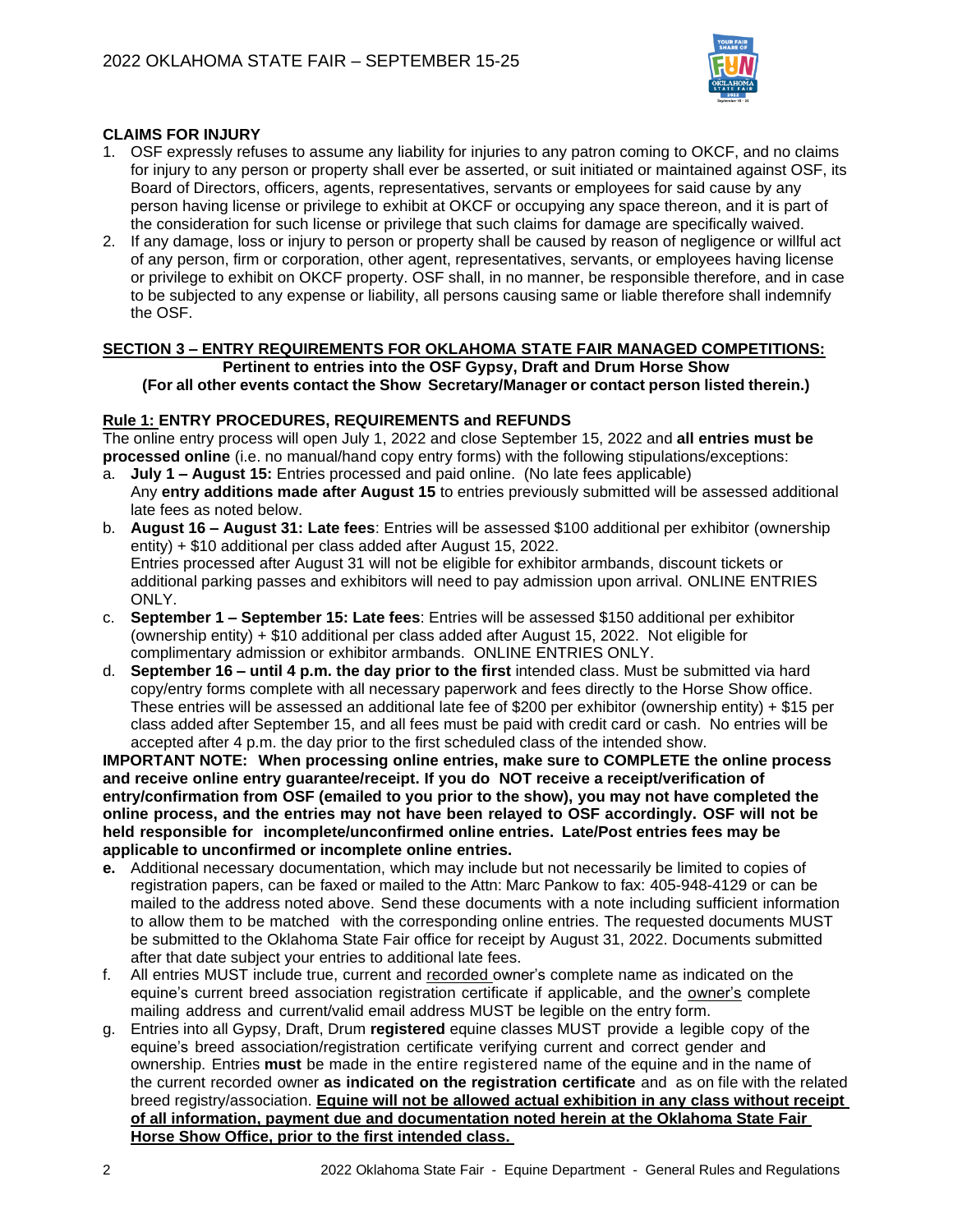

- h. Exhibitor's admission tickets and/or armbands or parking passes will not be issued and entries shall be considered invalid prior to receipt of all required fees and requested documents. Entries with remaining unpaid balances may be subject to additional penalties. Unpaid balances will prevent receipt of applicable complimentary admission upon arrival.
- MANDATORY: That you bring and present a copy of your Exhibitor Invoice/Receipt upon arrival at Gate 7 **and again** in the Horse Show Office in the interior NE corner of the Performance Arena. That document (which will be emailed to you after receipt of completed entries and fees) will show Gate Attendants the number of admissions allowed for your entry.

## **Rule 2: LATE & POST ENTRIES**

- a. See Section 3, Rule 1. Refer to the specific required fees within the show Competition Guide.
- b. There will be a \$30.00 service charge assessed to all accounts being paid with a returned check. The Oklahoma State Fair has the right to ban any exhibitor from future participation should there be a repeated problem with fees from any exhibitor.
- c. **No entries will be accepted after 4 p.m. the afternoon/evening before the first desired class/event.**

## **Rule 3: SUBSTITUTIONS/POST ENTRIES/CLASS ADDITIONS/CHANGES**

- a. For equine already properly entered no later than August 15, 2022, classes can be added manually **(i.e. not online)** after the deadlines noted herein for the entry fee per class plus an additional fee of \$10.00 per class and must be submitted in writing to the OSF Horse Show Office no later than **4 p.m**. on the day prior to the scheduled time for the "new" class. (Classes cannot be added via phone calls, email or fax.)
- b. Rider/handler substitutions/changes MUST be submitted to the Horse Show Office on forms provided for such. Copies of appropriate membership cards must be provided with the change forms and must be submitted to the Show Office no later than two hours prior to the intended class.
- c. In an effort to allow the OSF Horse Shows to be run without unnecessary delay, we request that you notify the office with information regarding cancelled or scratched classes or any necessary tack changes/holds on the forms provided at the Horse Show Office, and the gate officials, at the earliest possible opportunity. Failure to inform the Horse Show Office of changes in writing at least three scheduled classes in advance may jeopardize points.

*Rule 4: The aforementioned entry requirements/guidelines do NOT apply to entry into the Sport of Kings Challenge and/or CPDS Western Dressage Lite and Dressage Schooling Show, or the Peruvian Horse Association National Championship Show. For information regarding the Sport of Kings Challenge and/or CPDS Western Dressage Lite and Dressage Schooling Show contact Stacia Wert-Gray 405-204-3870. For information regarding the Peruvian Horse Association National Championship Show contact Joy Ritter-Larsen at 218-838-9700.* 

## **SECTION 4 – OKLAHOMA STATE FAIR GENERAL RULES:**

**Rule 1:** It is the exhibitor's responsibility to be aware of the current membership requirements for the breed show being entered and to provide the correct and current information with regard to the animal's description, gender and ownership. Failure to provide legible, accurate and current copies of registration papers as required may cause invalid or unacceptable entries and possible forfeiture of entry into the OSF or specific class(es).

**Rule 2:** At the discretion of show or event management, classes may be combined or cancelled if there are less than three participants for a class. Classes will not be added to the show schedule/roster after the initial date of close of entries. Exhibitors enter their horses based on the specific classes listed and offered herein. Entries will NOT be cancelled or refunded after receipt without official and documented cancellation forms as noted herein.

**Rule 3:** The age of any rider/handler entering any age-restricted class will be computed as of January 1 of the current year unless otherwise specified by the governing breed association or affiliate.

**Rule 4:** No rider or handler may ride/handle/exhibit/present more than one horse in any class, except in individual work classes such as Trail/Obstacles. In the event of multiple entries in individual work classes, it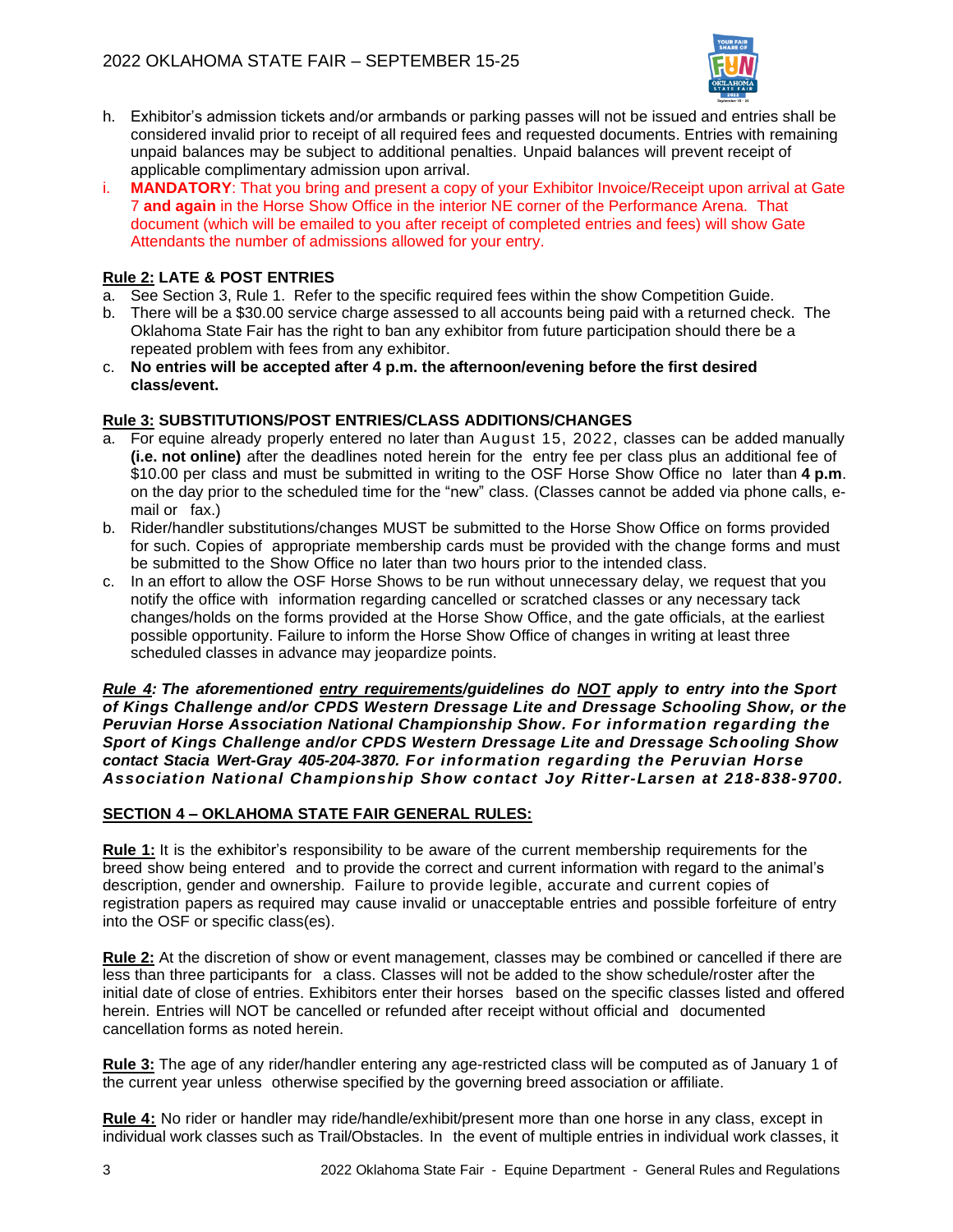

is the exhibitor's, trainer's or agent's responsibility to insure that the office is aware of the correct rider/handler for each horse prior to the commencement of each class.

**Rule 5**: Exhibitors submit entries with the distinct understanding that their horses must be brought to the designated arena for judging at the request of the announcer*,* event manager or gate person. Any exhibitor refusing, when requested to do so, by a designated official or otherwise disobeying the rules in this premium list will not only forfeit any awards won, but may be required to remove their horses from the show grounds and/or may be barred from further/future exhibition at the Oklahoma State Fair. It is the exhibitor's responsibility to be present and ready to enter the arena for each properly entered and paid class. Classes missed due to lack of attention or preparedness, inadequate entry process or for any other reason cannot be re-run, refunded or substituted. An exhibitor should not rely strictly on gate/class calls or possible announcements on the PA system, and a non-functioning PA system cannot be blamed for missed classes. Riders/handlers/trainers and owners entering the show ring and participating in a class in which said horse is NOT duly and properly entered may result in disqualification and may be subject to penalty and censure by the Oklahoma State Fair. It is the responsibility of the rider/handler/trainer/owner to be aware of each and all classes your horse is properly entered in. Do not enter the arena unless you are sure your horse is/was duly entered in that class with the horse show office. Class entries cannot be processed and will not be accepted at the gate.

#### **Rule 6:**

- a. Entry into any of the OSF events/shows automatically authorizes the use of any photographs, videos, audios, cable-casts or other likenesses, procured while in attendance, of any individual or group associated with any equine/animal so entered or involved in competition or exhibition at the Oklahoma State Fair or Oklahoma City Fairgrounds.
- b. OSF and/or the OKCF reserves the exclusive right to prohibit or limit recording of any activities on OKCF property for any reason at any time. Licensee, its exhibitors, vendors or guests may not temporarily install security or other cameras or recording devices without the express, written consent of OKCF.
- c. Exhibitors are not allowed access to the static photographer's backdrops/stations without prior receipt of express written permission from the appropriate Oklahoma State Fair contracted photographer.
- d. Personal, private or individual use of drones is strictly prohibited for any purpose without express and written permission of the Oklahoma State Fair administrative staff.

## **SECTION 5 – HEALTH REQUIREMENTS/DOCUMENTATION (APPLICABLE TO ALL ATTENDING EQUINE):**

**Rule 1:** All horses and other equidae must be accompanied by Certificate of Veterinary Inspection (CVI), formerly known as a health certificate or valid Extended Equine Certificate of Veterinary Inspection showing age, breed, sex and markings to positively identify animals, including all vaccinations, date and result of required tests, issued within 30 days of arrival and an official document verifying a negative test for Equine Infectious Anemia (EIA) [Coggins test] showing a test date within 12 months prior to exhibition. Nursing foals less than six (6) months of age accompanied by their negative tested and documented dams are exempt from test requirements. The laboratory conducting the test must be approved by APHIS, USDA. Both aforementioned documents must clearly identify the animal(s) listed and be presented upon arrival before the animals can be admitted to the grounds or unloaded from the transport vehicles. (Do not mail these documents with your entries – they MUST accompany your horse/pony upon arrival.) **Any equine arriving without the above defined documentation will not be allowed entrance onto the grounds or into the barns. EHV Vaccinations are recommended. Check the Oklahoma State Fair website for any additional health concerns or mandates that may be applicable by September.** 

**Rule 2:** For questions regarding current and exact health documentation requirements, contact the Oklahoma Department of Agriculture, Animal Industry Services 405-522-6141.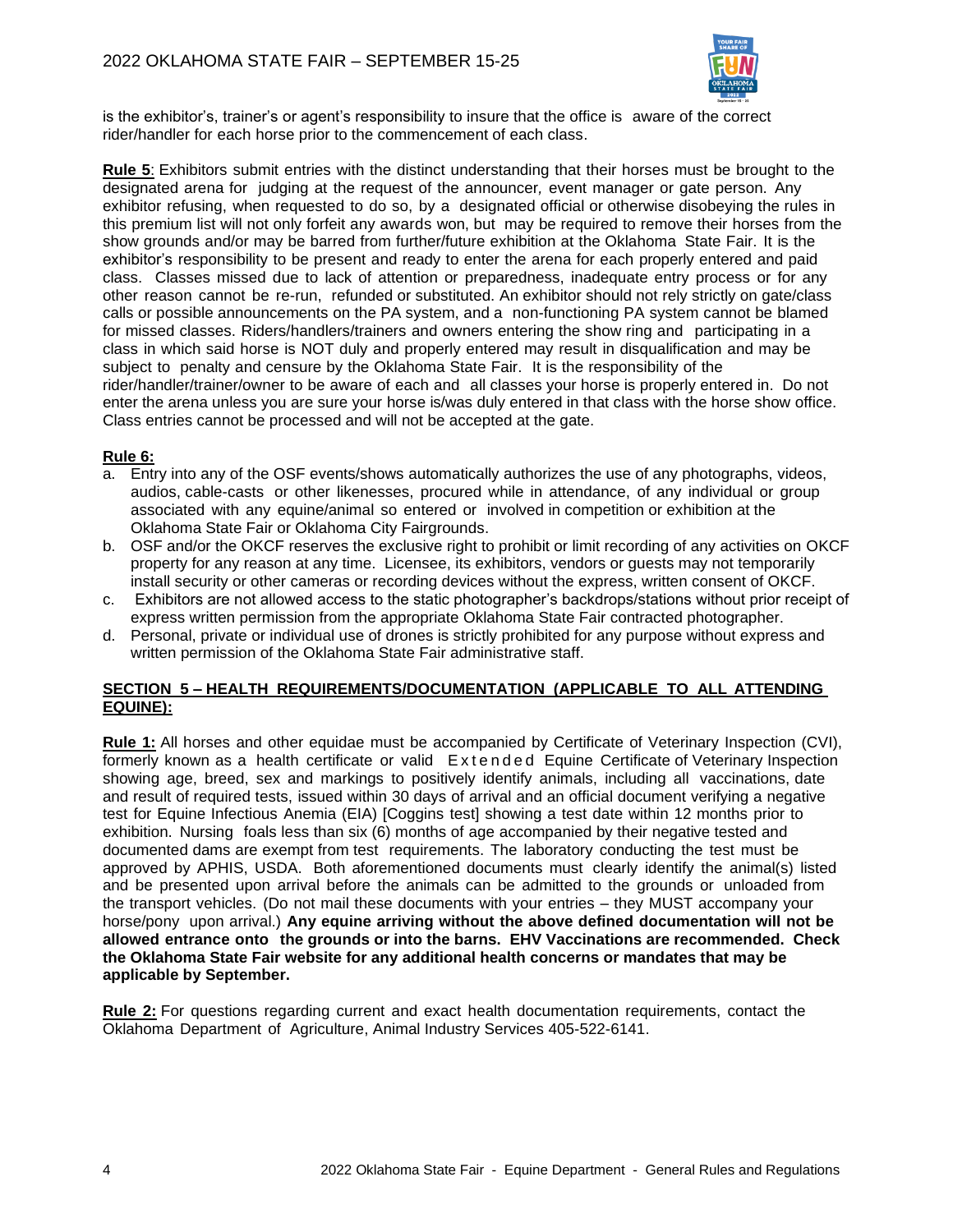



# stallmatrenta om

Support your horse, investment, organization and future.



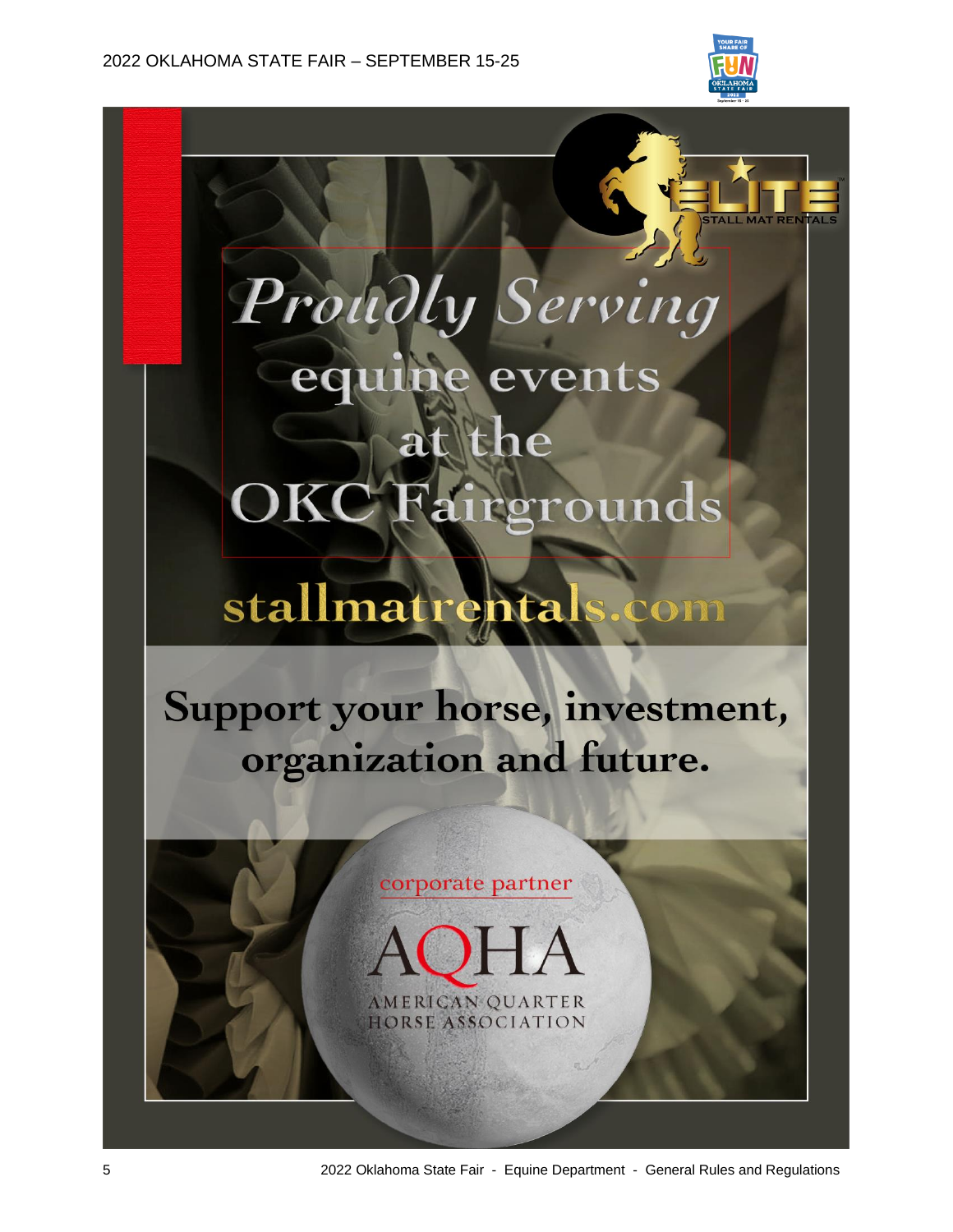

## **SECTION 6 – ARRIVAL/DEPARTURE/PARKING INFORMATION FOR ALL EQUINE:**

**Rule 1**: Animals duly entered (or being entered) in the Oklahoma State Fair equine competitions (ONLY) can be brought to the OK City Fairgrounds via Gate 7, accessible off of Portland Avenue on the west side of OKCF. GPS address for Gate 7 = 3466 Black Gold Drive, Oklahoma City OK 73107. Gate 7 operating hours are Wednesday, September 154 2022: 12:00 noon until 10:00 p.m. For the balance of the Fair, September 15-25, 2022: 6:30 a.m. – 10:00 p.m. No animals can arrive or depart outside of these hours.

**Rule 2**: Only vehicles with entered (or entering) animals or a one time delivery of heavy equipment will be allowed through Gate 7. Please do not contribute to the congestion surrounding the barns by attempting to drive in with passenger vehicles.

- a. Vehicles with animals coming in for the first time will be given a "sticky note" allowing initial entrance at Gate 7 by the Gate 7 Attendants, which must be affixed to the inside windshield on the driver's side. This form must be clearly evident while the vehicle is in the immediate area of the barns and while unloading animals and/or equipment. Unattended vehicles will be towed at the expense of the owner/exhibitor. Make sure to receive this form from the Oklahoma State Fair attendants at Gate 7. Affix the Livestock Parking area hangtag (which will be available in the pertinent competition office for exhibitors) within your vehicle immediately upon receipt and before you proceed to any parking lot.
- b. You may park behind/between the barns ONLY long enough to unload your horses and tack, then you must move your vehicles through Gate 8 and follow the signs to the designated parking areas. Traffic will move one-way only behind and between the barns. Arriving animals will be presented at Gate 7 to the designated state animal health officials for review of aforementioned documentation and possible inspection as may be deemed necessary. Please be aware of the arrival and departure times pertinent to the show you are entering and arrange your travel so that your horses arrive between the **hours of 6:30 a.m. to 10:00 p.m.** Animals cannot arrive or be unloaded or stalled without presentation to the Health Inspectors or designated officials. If you are unable to arrive at the OSF within the hours noted herein, please make arrangements in advance to either board your horses at an off-site location/stable or contact the Show Office with sufficient advance notice to allow for other possible arrangements. The exhibitor will be responsible for any fees/costs that may be associated with arrivals outside of the standard gate hours noted above.
- **c. Entries/competitors in "Outside Managed Events" cannot arrive or gain access to stalls unless their show management/administration is on the grounds and available for check in. Check the information for each event/competition to verify hours of arrival.**
- d. For your protection it is necessary that ALL horses **exiting** the show grounds be accompanied by specific animal release cards issued from the pertinent competition office during designated office hours. These release cards can be obtained after the completion of the last class each horse is entered in and as long as the owner's/exhibitor's account does not have an outstanding balance. When you are released, drive your vehicle down the perimeter road behind the barns and return via Gate 7 to load your animals and exit. **Only animals exhibiting in or assisting with the OSF Horse Show(s) can be stalled at OKCF.**

**Rule 3**: **PARKING** One single vehicle parking permit/pass will be provided to each horse exhibitor with a vehicle transporting entered horses. Such permit shall be valid for the period indicated and subject to all rules as noted on the hangtag. The hangtag must be visibly displayed inside the front windshield. NO PARKING will be allowed inside the fence or in the areas immediately surrounding any of the horse show arenas and/or barns unless otherwise noted. Exhibitors entered in the Oklahoma State Fair managed events will be provided one vehicle parking permit with payment of the processing fee as noted in the competition guide for your specific event. Parking passes are for parking one vehicle with trailer in the Livestock Parking area south and west of the Barns or without a trailer (vehicle only) in any other permit/paid lot. This permit is not good for gate admission, does not guarantee a parking place and will be issued for the period of time surrounding the dates of entered exhibition only. The purchase of one parking pass (limited to 1 additional per exhibitor entered in the Oklahoma State Fair managed events) can be made with online entries processed and paid by August 15, 2022. The cost will be \$15.00 and is subject to the same restrictions and duration as noted herein. Check the website for additional parking options and fees. No refunds will be made for any parking passes after purchase.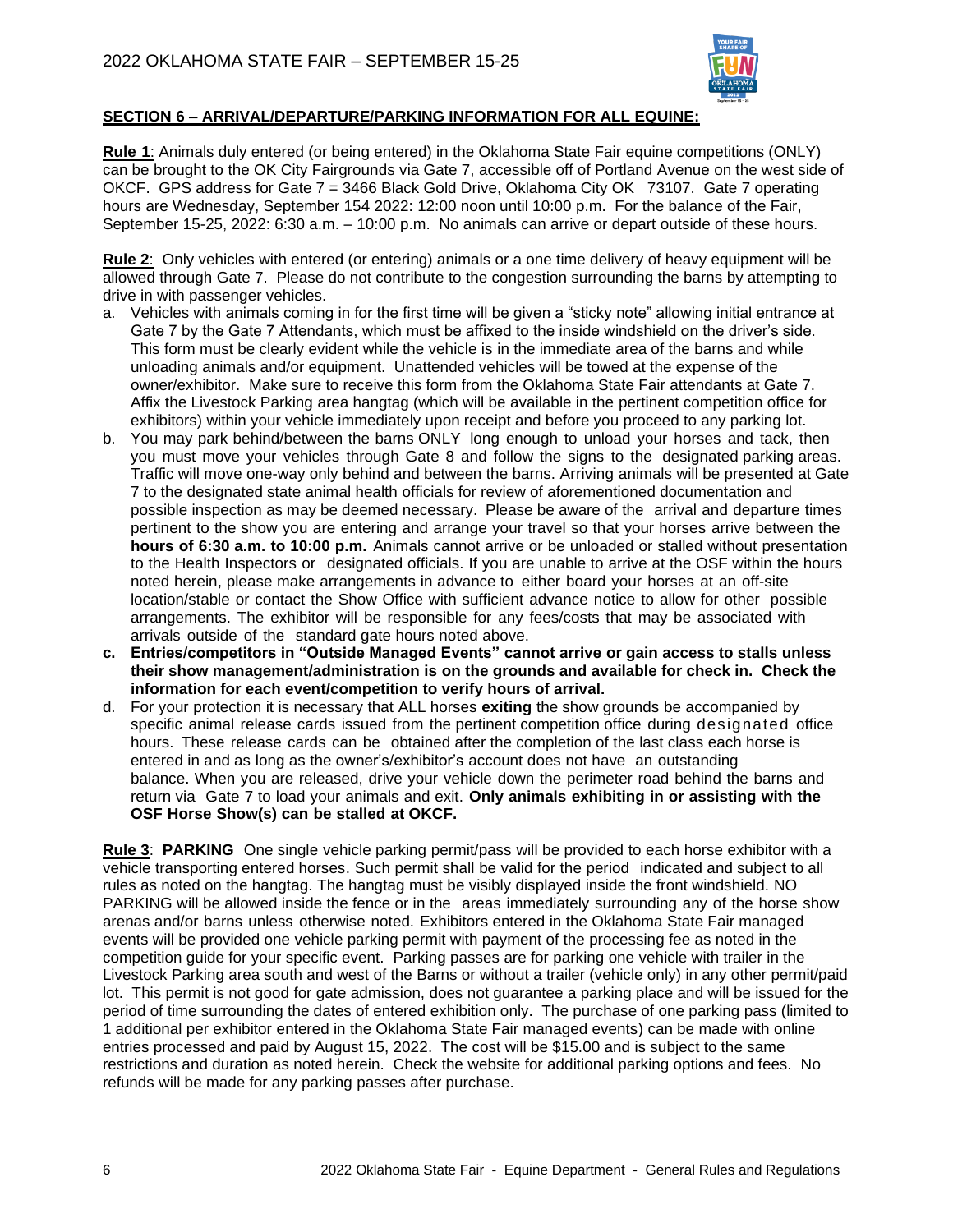

## **Rule 4: TRAFFIC/VEHICLE REGULATIONS**

- a. Notice is hereby specifically given that in admitting vehicles to OKCF, whether those of exhibitors or patrons, and in permitting the bringing of any other property to OKCF, OSF does not assume any responsibility therefore, or accept the custody thereof, nor assume the personal control thereof in any manner.
- b. No motorcycles, ATV's, bicycles, skates, segways, skateboards, rollerblades, scooters or any other powered or non-powered device of a similar nature will be permitted into the OSF operating area (except for ADA needs). Use of individual/privately owned golf carts or other similar motorized transport within the OKC Fairgrounds gates is strictly prohibited. Minors without a valid driver's license are not allowed to operate any motorized vehicle.
- c. Proper credentials are required at all times for access to parking and inside the OKCF.
- d. Passenger vehicles and trailers will be directed to the appropriate parking facilities. Vehicles parked in unauthorized areas will be reported to OSF police and subsequently towed and/or impounded. The owner or driver may be required to pay towing charges to recover the vehicle.

## **SECTION 7 – STALLS/STABLING/BARN AND ARENA INFORMATION**

**Rule 1: Stalls** are mandatory and will be pre-assigned on a per horse basis, and it is mandatory that horses be placed only in stalls as assigned and paid for in advance. Verify your stall assignment with the Horse Show Office or your event secretary/manager BEFORE unloading your horse or utilizing a stall. **Horses CANNOT be maintained, when not involved in competition, in parking lots, in any arena or pen, tied to trailers outside of designated barns or tied in any alley or aisle.** Stall availability dates/times are posted under each breed/event sections. Exhibitors will not be able to access their stalls prior to the specified dates/times unless early arrival dates and requests are submitted with original entries received by August 15, 2022. All possible efforts will be made to have your stalls placed in a location within proximity to the arena you will be showing in, and we will make all possible efforts to stable you with any other individuals/stables/groups as requested on the entry form. To ensure that your group is assigned adjacent stalls, it is necessary the group request is made in writing presented to the OSF Horse Show Manager no later than 8-15-2022. Horses being placed in stalls not assigned or using stalls not paid for in advance may cause expulsion from the stalls or show grounds OR additional fee assessment for additional stall fees/charges. Tack stalls may be requested and will be rented at the same rate as horse stalls and are based on first-come, first-served availability. A mare with her own suckling foal and/or two miniature donkeys entered by and under one single ownership entity may be contained in one stall. Exhibitors placing more than allowed animals in a single stall will be charged additional stall fees. All other horse entries must pay for and be assigned an individual stall for each. Stall fees will be applicable for each breed show/event and horses entering more than one specific breed/show will be obligated for stall fees for each.

**Rule 2: Only animals duly entered or involved in an event sanctioned by Oklahoma State Fair, Inc., are allowed on the show grounds at OKCF.** All horses will be required to be stalled, and stall fees are applicable to all equine involved with [being exhibited at or used at] the Oklahoma State Fair.

**Rule 3: PROHIBITED: Any form of penetrating nail, staples, tacks, screws, wire, or fasteners, etc., as well as permanent tape, adhesives, glues, paints or other markers/marking materials**. **Any damage or alteration to stalls caused by the use of any of these types of items will be charged to the exhibitors and may be cause for expulsion from the show/grounds. Flyers, advertisements or any other documents cannot be distributed, posted or displayed anywhere other than on the specific bulletin boards in the barns, other than by the Oklahoma State Fair staff/management.** 

**Rule 4 : Dismantling of stalls (removal of ANY sections, walls and/or panels) is forbidden** unless written request for specific reconfiguration is received with full payment and pre-approved by OKCF administration/management. There will be a charge for each revision of any stall, and revisions can ONLY be done by OKCF staff. Contact the OSF Sr Manager of AgriBusiness for specific information regarding the cost of disassembly (varies by barn/stall type). Request and payment must be received at OKCF by OSF management no later than September 1, 2022, to allow the scheduling of staff and equipment necessary to make the requested revisions.

Any exhibitors not following above regulations and making any alterations to stalls as they exist upon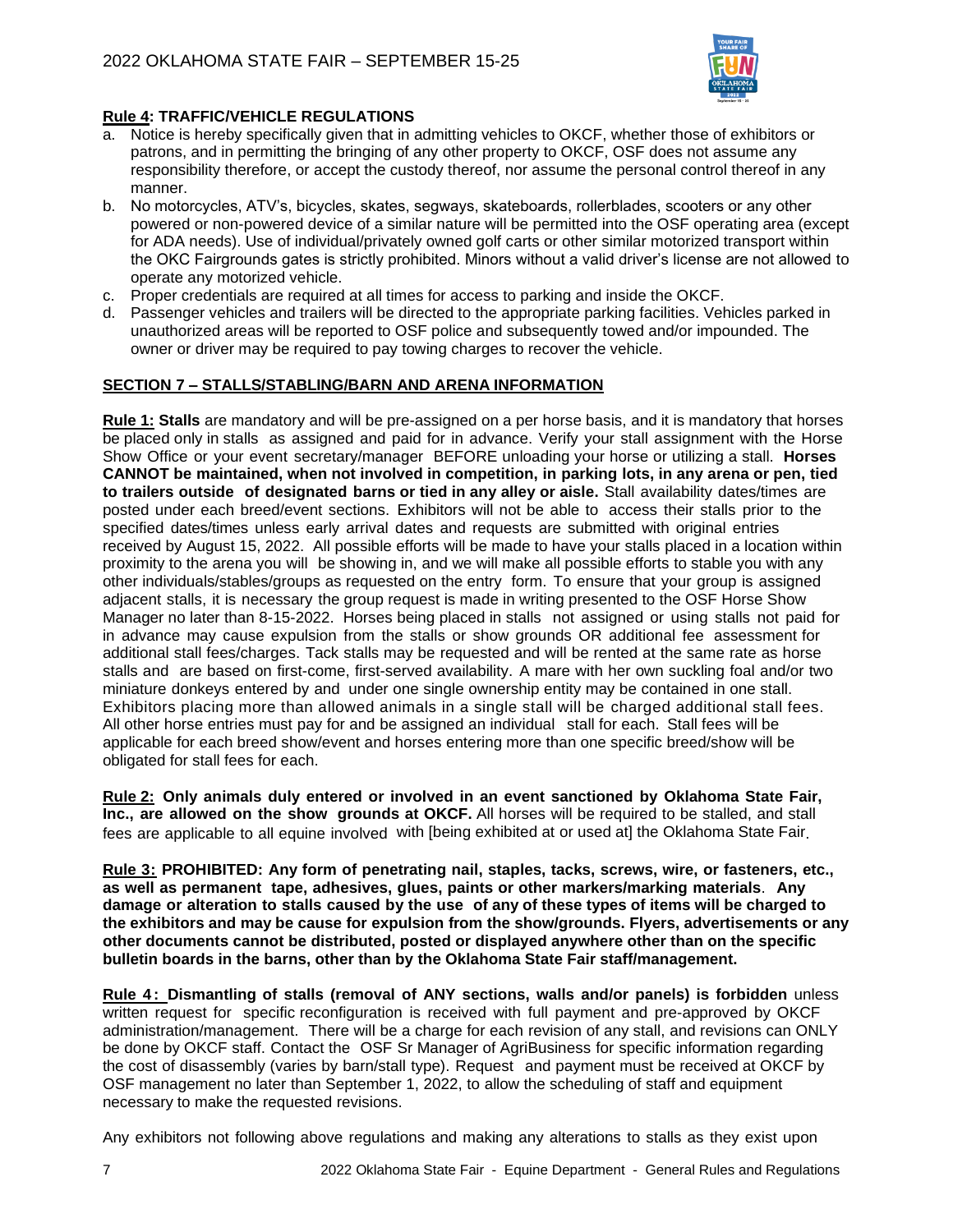

arrival will be fined and may be subject to withholding of prize money/premiums, may be asked to vacate property or may be denied entry into future OSF competitions and/or events.

**Rule 5:** Please refer to the OSF Animal Welfare Policy.

**Rule 6:** Animal Waste Disposal Requirements at OKCF: (1) Transfer animal waste from stall to polycarts. (2) Immediately remediate any spills of animal waste occurring during transfer process and place all spilled animal waste into said bins. Polycart/waste containers should be returned to original location in center aisles for scheduled pickup/emptying. Exhibitors are required to keep their stalls and alleys and aisle ways clean, neat and unobstructed. Horses can only be washed/bathed in designated wash racks and not in stalls, walkways, streets or any other non-designated areas.

**Rule 7:** The dimensions of the show arenas are: The Performance Arena (Barn 6) is 120' x 250'. The arena in Barn 8 is 130' x 255". The footing is dirt (sandy loam). The West Covered Arena is 150' x 450'. Suitable indoor stalls on asphalt and/or cement with doors will be used and are approximately 10' x 10'.

**Rule 8:** Any electrical equipment used in the barn areas must conform to manufacturer's specifications. Management requires that any fans used be equipped with a three-wired ground plug. All electrical cords must be Underwriters Approved (UA). The use of electric, open flame or space heaters and/or air conditioning units are prohibited. Cooking or any heat/flame food preparation is not allowed in the barn area.

**Rule 9: FIRE REGULATIONS**: The area around the exhibit building and barn area must be kept free of motor vehicles. Roping off or blocking of aisles in barn area is prohibited. This includes blocking aisles with drapes or other obstructions. Exit doors shall not be blocked with any type of equipment (generators, hay, vehicles) even if overhead doors are open. No combustible materials are allowed in any barn. Designated fire lanes must be kept clear. Vehicles parked in unauthorized areas will be towed away and subject to recovery of the towing fee from the owner. Additionally, the following mandates provided by the Oklahoma City Fire Marshal's Office must be adhered to:

#### **OKC CITY FIRE MARSHAL'S OFFICE SPECIAL EVENTS FIRE AND LIFE SAFETY FOR LIVESTOCK:**

- 1. There shall be NO plastic or vinyl material in the barns, covering for stalls, or used for temporary security of retail vendor booths.
- 2. NO TWO (2) CONTINUOUS STALLS PER AISLE, SHALL BE COVERED AT ANY TIME.
- 3. Only stalls for tack storage, entertainment, or resting can be covered on the top, and will require a working smoke detector. (See #4)
- 4. The stalls can only be covered in a red rosin construction grade paper or butcher block paper, cheesecloth, either regular or restaurant type grade, or 100% cotton sheet.
- 5. Any stalls that are covered containing electrical appliances, (refrigerator, microwave, coffee pots) are required to have an operating smoke detector.
- 6. Any aisle space between stalls can be covered only if equal open space to material does not exceed **4 feet**. If your material is maximum **4 feet** then the open space between the materials shall be a minimum of **4 feet.**
- 7. Combustible storefront or stall fronts **shall** be treated in ACCORDANCE WITH NFPA 701 to make them flame retardant and a certificate or similar proof is supplied to the Fire Marshal's Office prior to its application. Material that is being treated by user must be done in the presence of an Inspector from the OKC Fire Marshal's Office.
- 8. No portable heaters of any type are allowed in the Oklahoma City Fairgrounds livestock facilities.
- 9. Awnings shall not extend out from stalls any further than **4 feet.**
- 10. **NO** tents or canopies are allowed inside the barns, arena, or livestock areas, unless they are NFPA 701 certified. This includes but no limited to EZ-UP style pop up tents.
- 11. **NO SMOKING** will be permitted in the Arena or Livestock area(s) (Barns).
- 12. **NO** hay, straw, shavings, or similar combustible materials used for decorations are permitted within any facility unless they have been treated in ACCORDANCE WITH NFPA 701 to make them flame retardant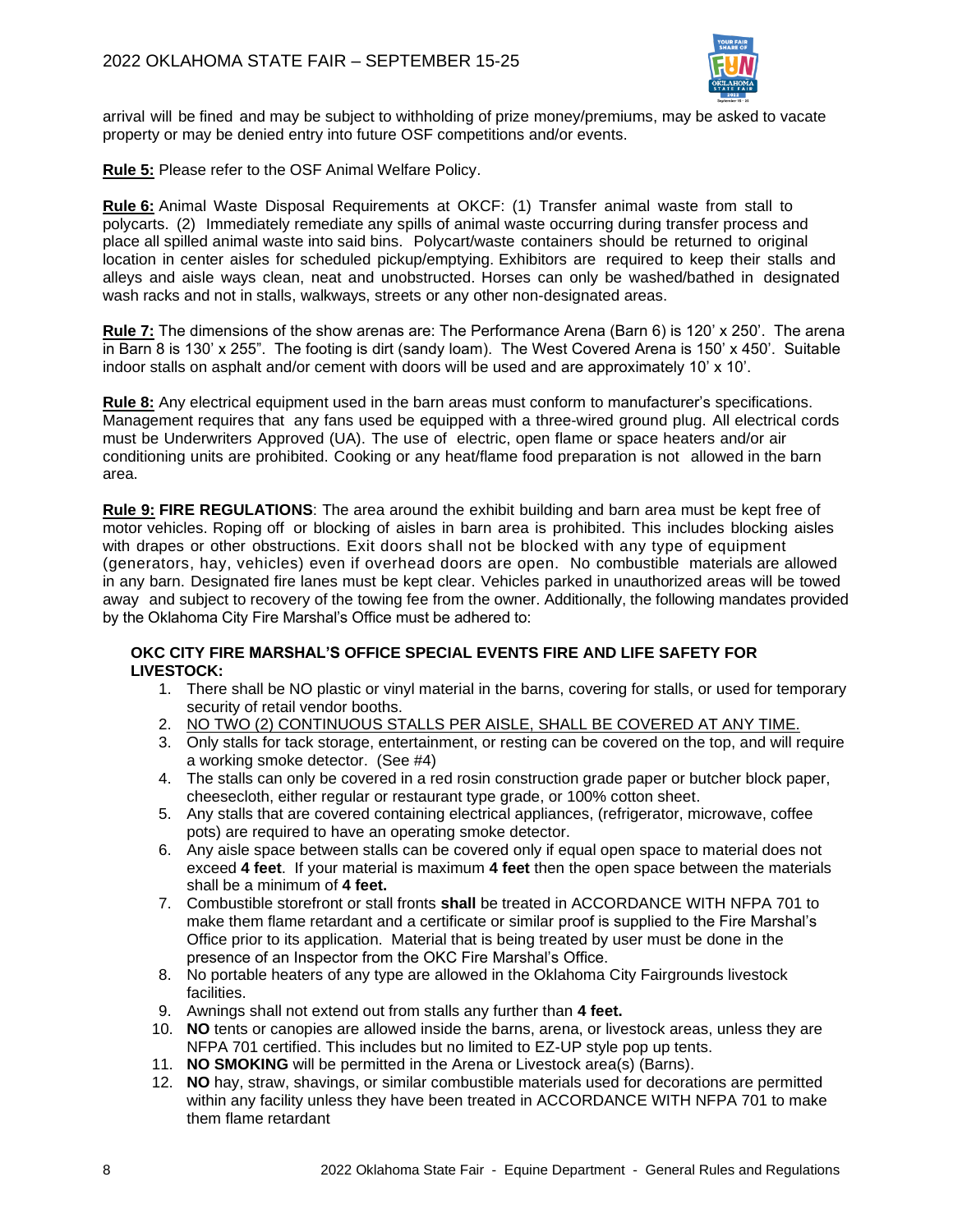

- 13. and a certificate or similar proof is supplied to the OKC Fire Marshal's Office prior to its application. (Hay or straw for animals is permissible and can be kept in stall areas for feeding and or bedding).
- 14. Combustible trash shall be removed at least once a day during the period the arena/exhibit is occupied.
- 15. **NO PROPANE CYLINDERS** that have LPG in them are allowed inside any public assembly area without approval/permit from OKC Fire Marshal's Office.

Major Gary Jackson, Sr. Inspector – Special Events Oklahoma City Fire Marshal's Office Office: 405-297-3418 Email: [gary.jackson@okc.gov](mailto:gary.jackson@okc.gov)

**Rule 10:** There is "**NO SMOKING**" allowed in any exhibit buildings, barns, and arenas at the Oklahoma State Fair.

## **SECTION 8 – SHOW OFFICE for Oklahoma State Fair managed equine events:**

**Rule 1:** The Oklahoma State Fair Horse Show office will be located in the northeast corner of the Performance Arena (Barn 6), and the telephone number that will be in effect after September 13, 2022, will be 405-948-6788. The OSF show office will be open in that location on September 14 starting at 12 noon. From September 15-18 it will be open at least one hour prior to the scheduled start of each day's classes and will close ½ hour after the end of the last class or no later than 9 p.m., whichever comes first. Reminder: Check with the management of each Outside Managed Event for their specific show office location and hours. All entry changes MUST be made through the specific individuals or offices responsible for each event.

#### **SECTION 9 – FEED AND BEDDING:**

**Rule 1:** The Oklahoma City Fairgrounds Feed and Bedding office is located south west of incoming Gate 7. Exhibitors wishing to purchase bedding should obtain their stall assignments, then proceed to the Feed and Bedding Office, where they can order and pay for bedding as desired. For special arrangements, please call 405-948-6786 during normal working/daytime hours. Exhibitors may bring their own bedding and feed on the grounds for their own use but feed/bedding cannot be sold by any individuals or parties other than by the official OSF Feed/Bedding office/staff. No outside deliveries will be permitted. Straw or coarse shavings are allowed as stall bedding. Absolutely no sawdust or similar fine particle bedding will be permitted. Violators will be charged a \$15.00 fine per stall.

#### **SECTION 10 – CANCELLATION/REFUND POLICY for Oklahoma State Fair managed equine events:**

**Rule 1:** No refunds will be considered for any entries cancelled without original OSF Veterinary {or Physician} Cancellation Form completed IN ENTIRETY and submitted **with all required support documentation/information** to OSF Horse Show Office by 4 p.m. on the day prior to the originally intended and entered first class for pertinent horse. Entry fees and the value of stall fees pertinent to this horse {exhibitor} ONLY will be refunded with acceptable documentation as described and noted herein. Processing fee, office fees, exhibitor ticket fees, etc., will not be included in refund. Expect up to 60 days for refunds, depending on date of request, which will be mailed to the person/company who was named on the check paying for the original entry fees. Contact the Horse Show Office for the appropriate form.

**Rule 2:** Exhibitors with \$10.00 or more credit on their accounts seeking refunds of said credit MUST submit a written request for refund to the Horse Show Office no later than September 26, 2022. Expect up to 60 days for credit refunds to be processed. No credit refunds for less than \$10.00 will be processed.

#### **SECTION 11 – AWARDS/PREMIUMS:**

**Rule 1:** No ribbons, trophies or other material awards will be mailed. It is the responsibility of each exhibitor to claim their earned award at the time of presentation. **See specifications provided with each show/breed/discipline with regard to awards, prizes, ribbons and/or prize money/premiums.**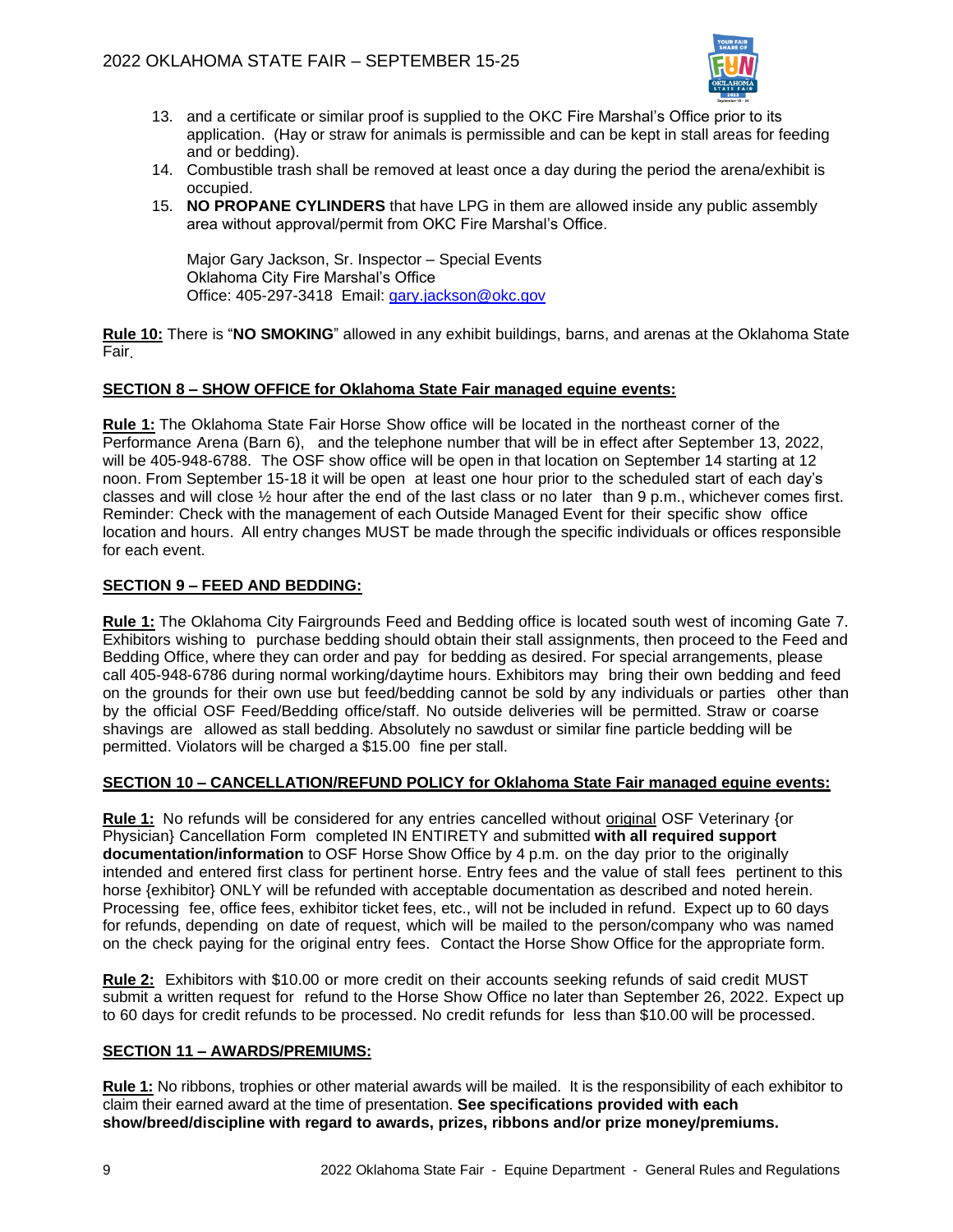

#### **SECTION 12 – FEES:**

See each breed/show/event section for specific class entry fees, stall fees, etc.

#### **SECTION 13 – EXHIBITOR'S ADMISSION: ARMBANDS, TICKETS:**

## **(For exhibitors in OSF Managed Equine Shows)**

**Rule 1:** Owners/Exhibitors entering the Oklahoma State Fair managed competitions (Divisions 2126) will be allotted period specific armband(s) which must be placed on the wrist of the attending exhibitor/owner/trainer and/or agent and will allow bearer Fair admission through Gate 7 for the period of time indicated on the armband. Armbands cannot be traded or transferred to another individual, and cannot be purchased, and will only be allocated to original OSF Horse Show entries submitted no later than September 1, 2022. Armbands will be allotted based on the number of horses entered as follows: 1-2 equine entered: 1 armband; 3-4 equine entered: 2 armbands; 5+ equine entered: 3 armbands maximum. Armbands will not be provided or available for new entries received after August 31, 2022.

**Rule 2:** For exhibitors entered in the Oklahoma State Fair Gypsy, Draft and Drum Horse Show: Exhibitor armband(s), tickets or parking passes can be picked up in the Horse Show Office upon arrival after 12 p.m. Wednesday, September 14, 2022, for exhibitors having duly entered by the deadlines quoted herein. Pre-purchased admission tickets and the owner's armband(s) will be listed under the recorded owner's last name. NONE will be mailed and additional exhibitor armbands cannot be purchased. Lost, damaged or destroyed armbands will not be replaced**.**

**Rule 3:** Outside gate admission will be required for additional exhibitors, owners, handlers, trainers, employees, and/or guests each day upon arrival, starting with the Fair opening day Thursday, September 15. See website for information regarding discounted admission dates and types of discounts.

- a. Exhibitors entering the Oklahoma State Fair managed events can purchase **SINGLE DAY EXHIBITOR TICKET BUNDLES** which will be available only for entries submitted and paid no later than August 31, 2022. The SINGLE DAY EXHIBITOR TICKET BUNDLES are available with submission of entries for \$24.00 and will provide four single day, undated admission tickets and MUST BE REQUESTED, INDICATED AND PAID WITH ORIGINAL ENTRIES. These SINGLE DAY EXHIBITOR TICKET BUNDLES are ONLY available to OSF managed competition exhibitors; cannot be purchased by non-exhibitors; cannot be purchased after entries are made and cannot be purchased at gate. Additional SINGLE DAY EXHIBITOR TICKET BUNDLES nor extra parking passes cannot be purchased after August 31, 2022. Hence, we strongly encourage you to make sure all your admission ticket needs are considered, ordered and paid for with your original entries submitted no later than August 31, 2022.
- b. Be aware that all gates may not be open for ticket sales prior to 10 a.m. It is strongly encouraged that exhibitors and guests either purchase and distribute sufficient tickets with original entries being made no later than August 31, 2022 AND be aware of which gate they are entering and what hours that gate is open for any additional and necessary ticket sales.

**Rule 4:** Additional admissions may be accommodated by purchasing:

- a. **Season Pass:** \$25.00 if purchased in advance, or \$30.00 upon arrival from the Oklahoma State Fair box office. The Season Pass allows one (1) individual admission for all 11 days, the duration of the Oklahoma State Fair.
- b. **Additional single day outside gate admission tickets**: Can be ordered and paid for with original entries submitted no later than August 31, 2022 to the Oklahoma State Fair for \$8.00 for adult exhibitors or \$4.00 for children 6-11.
- c. Independent of entries and no later than September 14, 2022, discount tickets are available at the OKCF box office.
- d. After September 15, all gate tickets will be full price. See [www.okstatefair.com](http://www.okstatefair.com/) for more information. Consult the OSF website for additional possible discounts for outside gate admission.
- e. **Exception: Entrants in all Outside Managed Events: Exhibitors in OME events will be required to purchase advance admission or pay admission at gate upon arrival. Be aware that all gates are not open prior to 10 a.m. for ticket sales/purchases. Please be prepared to pay for tickets/admission purchased at appropriate and open arrival gate with cash.**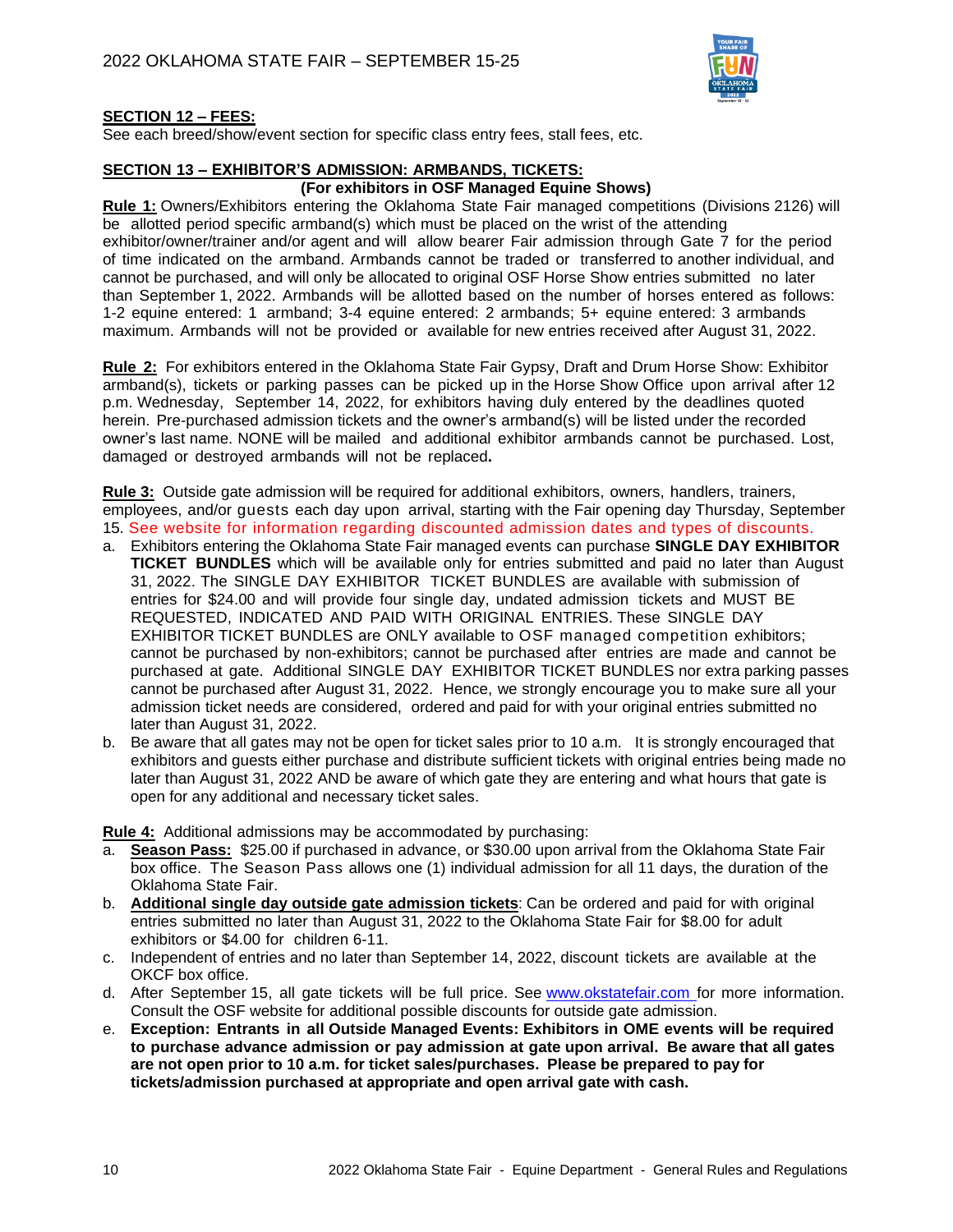

## **SECTION 14 – CLASS SCHEDULES/GATE CALLS:**

**Rule 1:** Management reserves the right to rearrange, cancel and/or combine classes if necessary to compensate for insufficient or excessive entries or time shortages. Individual work classes may be subject to specified work order draw. All exhibitors will work in the order drawn and designated. Exhibitors not at the gate to work in their designated draw order will not be allowed to work in that class. Work or draw order may be revised to allow for single exhibitor/multiple horse work convenience. It is the responsibility of the exhibitor to be sure that his/her animal is at the gate at the appropriate time. Every effort will be made to maintain a working public address system to provide class calls, etc; however, no protest will be upheld nor will any section or class/schedule be changed on the basis of public address system malfunction. The two-minute limit for gates will be strictly enforced. The gate will close two minutes after the first animal enters the ring or in cases with large classes taking more than two minutes, at the completion of final animal in a continuous string of animals.

#### **SECTION 15 – BACK NUMBERS/EXHIBITOR NUMBERS for Oklahoma State Fair managed equine events:**

**Rule 1:** Each horse/team entered in the OSF managed events will be assigned individual numbers. Numbers provided by the OSF Horse Show Dept. **MUST** be worn/displayed by each entry to allow entrance in any given class and in accordance with any breed specific rules regarding back numbers. Numbers will be assigned per show/per discipline/per event. Not displaying correct numbers may result in disqualification and/or failure to be awarded correct awards, points and/or premiums**. It is mandatory to use and display the Oklahoma State Fair specific numbers provided by the OSF show management in the Oklahoma State Fair managed events.**

#### **SECTION 16 – EXHIBITOR CONDUCT:**

**Rule 1:** Exhibitors are hereby notified that any act of discourtesy, abusive language or profanity, threats, disobedience or disrespect by them, their riders, drivers, grooms, trainers and/or agents to the Judges, Stewards, Announcers, or any other Show Official or Staff shall cause the forfeiture of any awards and/or premium money won and that they may be asked to leave the show grounds. Horse Show Management shall have full power to act in issuing a ruling in such cases and may deny participation in future Oklahoma State Fair Horse Shows/competitions/events.